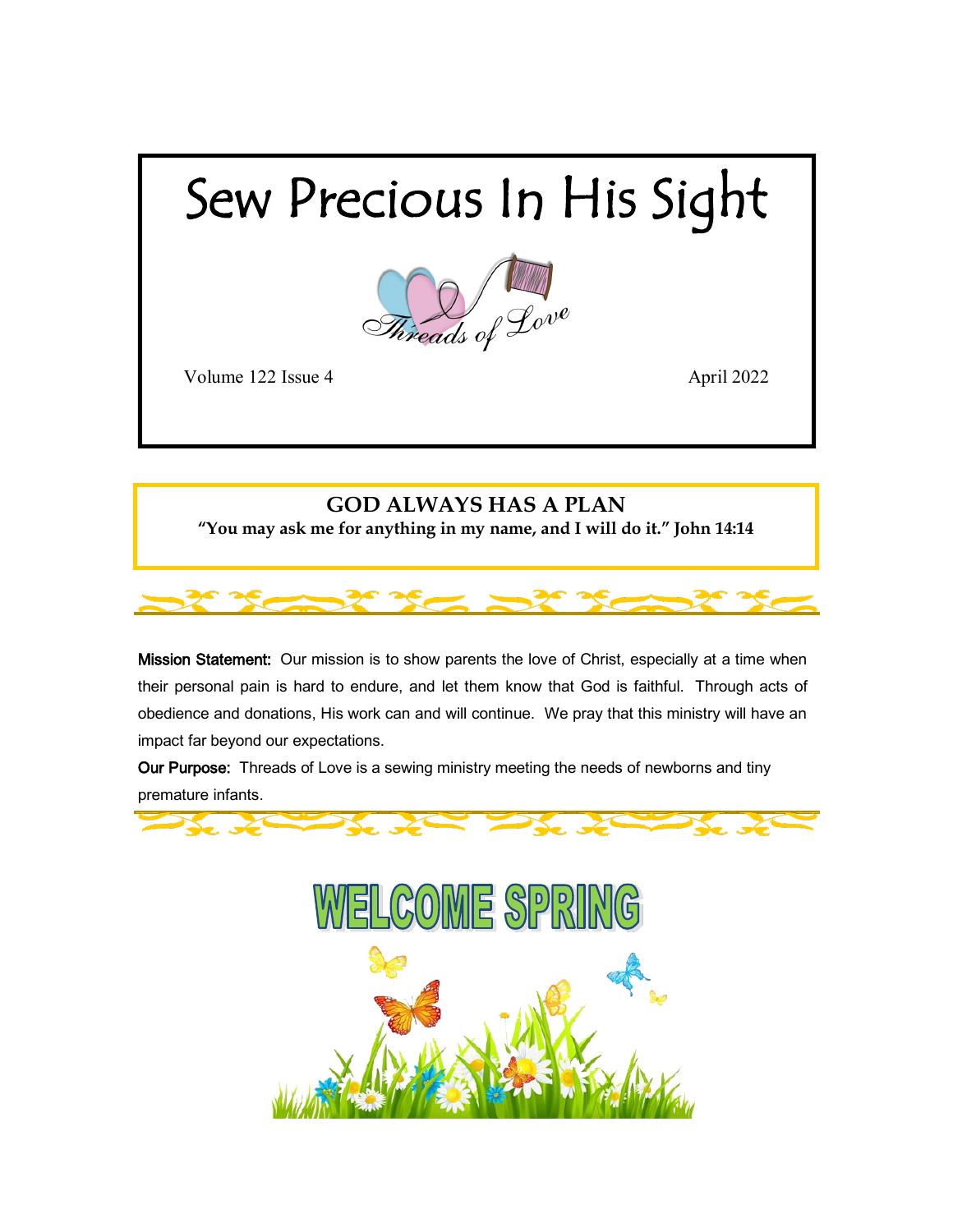

When ordering labels, make sure you use the new form for 2022. It is on the last page of the Newsletter.

Also, there are two new videos on the website. Make sure you check them out. Click on "About Us" at the top. Then go down to videos.

WARNING: When you listen to the song "Stitches of Love" have tissue handy. You may need it.

While on the website notice there is a forum board for leaders. Click Chapter Leaders and then go to the bottom and click Leaders Dashboard. Would love to see more chapters give some ideas on here. Especially since it has been so long since we've met. I believe you can attach pictures. I just tried it. Not hard at all.

I'm just now starting up a new chapter. Had one just starting here before covid and just now getting back. I posted a picture of my display I had. Hubby made the stands out of jewelry stands.

Also there is a place for Testimonies. If you have one of your own, or have received one from a family please share it. Note that it will go to Sissy first and she will approve it. Testimonies will encourage others in the work they do. You don't know when a chapter may be going through a hard time and some word from you will help them.

> The best thing to hold onto in life is each other.

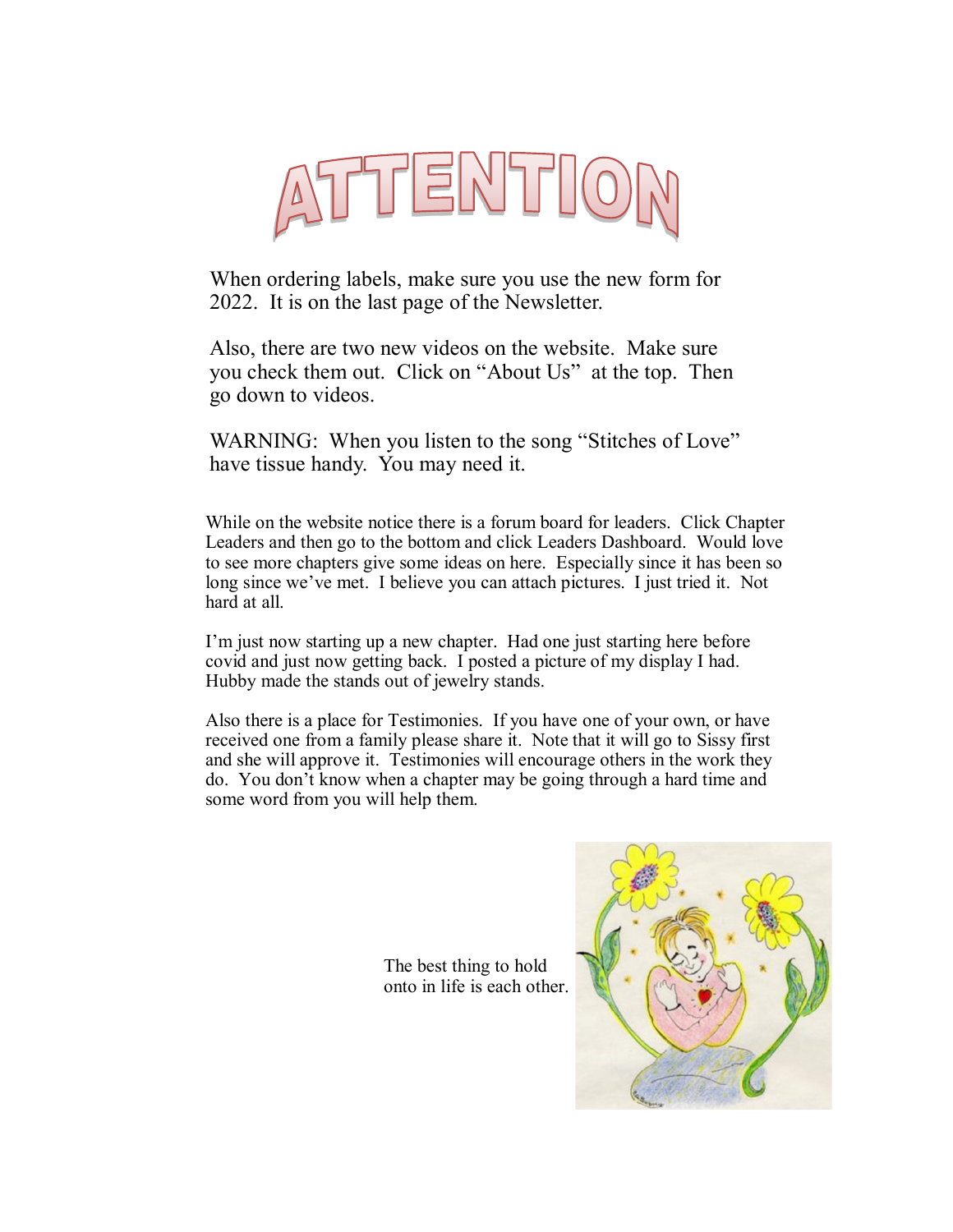

Congratulations to Melissa and her crew of ladies for 20 years of giving love to hurting families. None of us may ever know this side of heaven just how many lives our love has made a difference to.

A hearty welcome to our new chapters. We all look forward to meeting you in 2023 at our conference.

By the time we meet in 2023, it will have been five years

since we last met as a group. I think we will need an extra day just for hugs and catching up. I can only imagine what heaven will be like.

Until then….



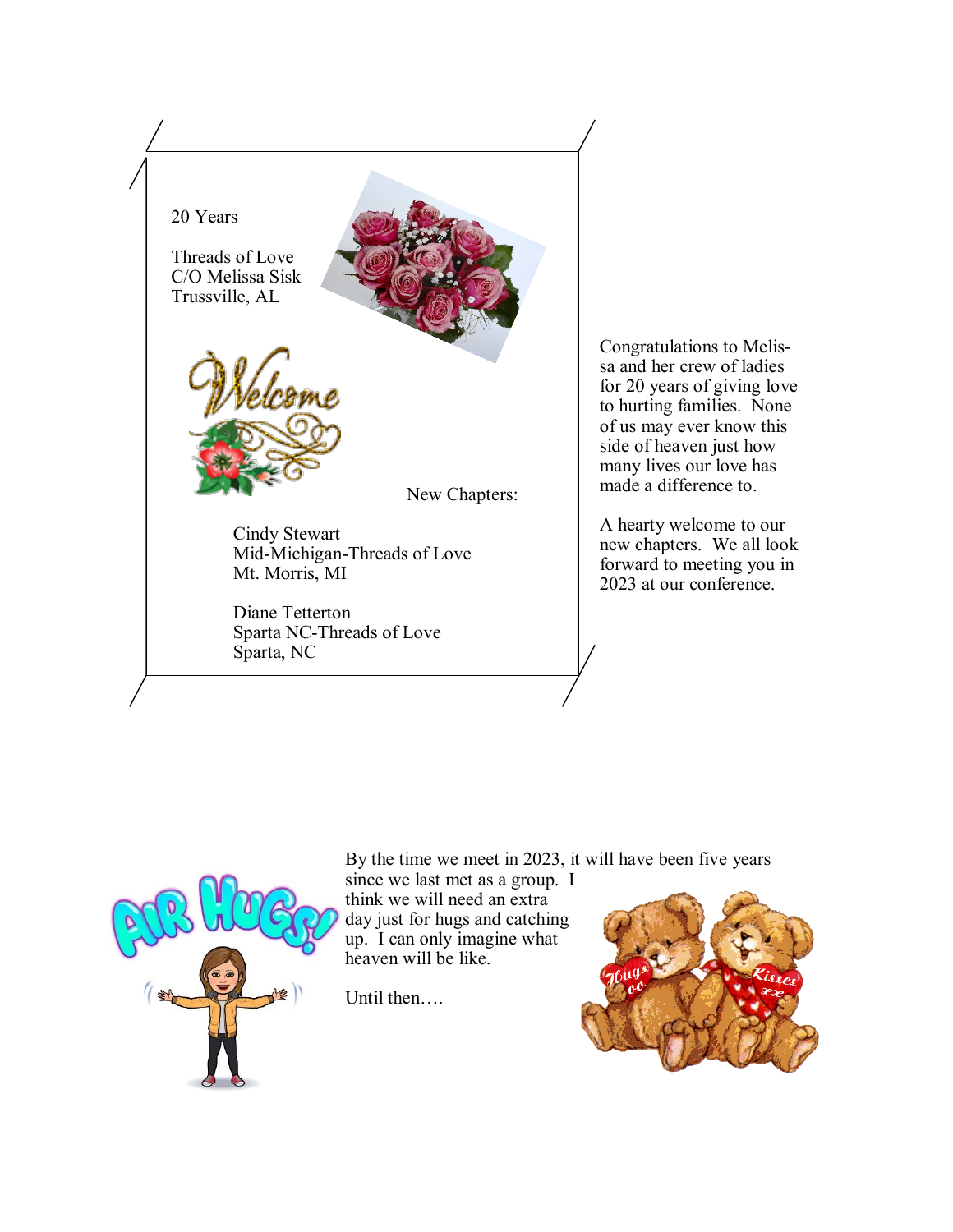I just came from a Women's Retreat. Our ladies decided to have the "retreat" at our church and not go someplace else, for the reason of the cost and the gas. We were given the opportunity to find a place of solitude and spend about a half an hour alone with God.

During my time I read Phil. 4:6-7 "Do not be anxious about anything, but in everything by prayer and petition with thanksgiving, present your requests to God. <sup>7</sup>And the peace of God, which transcends all understanding, will guard your hearts and your minds in Christ Jesus."

Sometimes we are anxious over big things and sometimes little things. I have been anxious for years about my writing. I physically have an issue with writing. I become very anxious when I am someplace and think they will ask me to write. I carry a very small laptop with me when I go to places that I think I will have to take notes. It is very frustrating to me and I am embarrassed if I do have to write (or try to) when someone is watching.

We were given a piece of paper cut out in the shape of a leaf and asked to write something on it that we needed to give to God. We were then to tape the leaf to a huge tree someone had made out of paper and take a paper blossom to replace it. At first I was just going to put a blank piece of paper on the tree. I sat there for a time and thought that if I were really going to give it to the Lord, I needed to write it. So I wrote in my very slow, jerky writing, in as few words as I could about my writing.

When I went outside to be alone. I read Philippians 4:6-7. It doesn't say to not be anxious for the big things but "anything". I looked up "anything". It is used to refer to a thing, no matter what.

It goes on to say "And the peace of God, which transcends all understanding, will guard your hearts and your minds in Christ Jesus". It doesn't say the issue or situation will go away, it says that God will give you peace.

I can't say I came to a place at that time to which I am no longer anxious. But, I do have a promise from God to cling to. So now, when I feel that anxiety, I can remember this promise.

If you are feeling anxious today over "anything" I challenge you to give it to God. Memorize Philippians 4:6-7. Kick it back in Satan's face when he would try to bring you down over whatever it is. Trust God and let His peace which transcends all of our understanding guard your heart and mind.

**Be anxious for nothing.** Let your requests be made known to God. **Cast your cares on the Lord. No matter what** happens today, trust **God in all things.** 

**Joaynn**